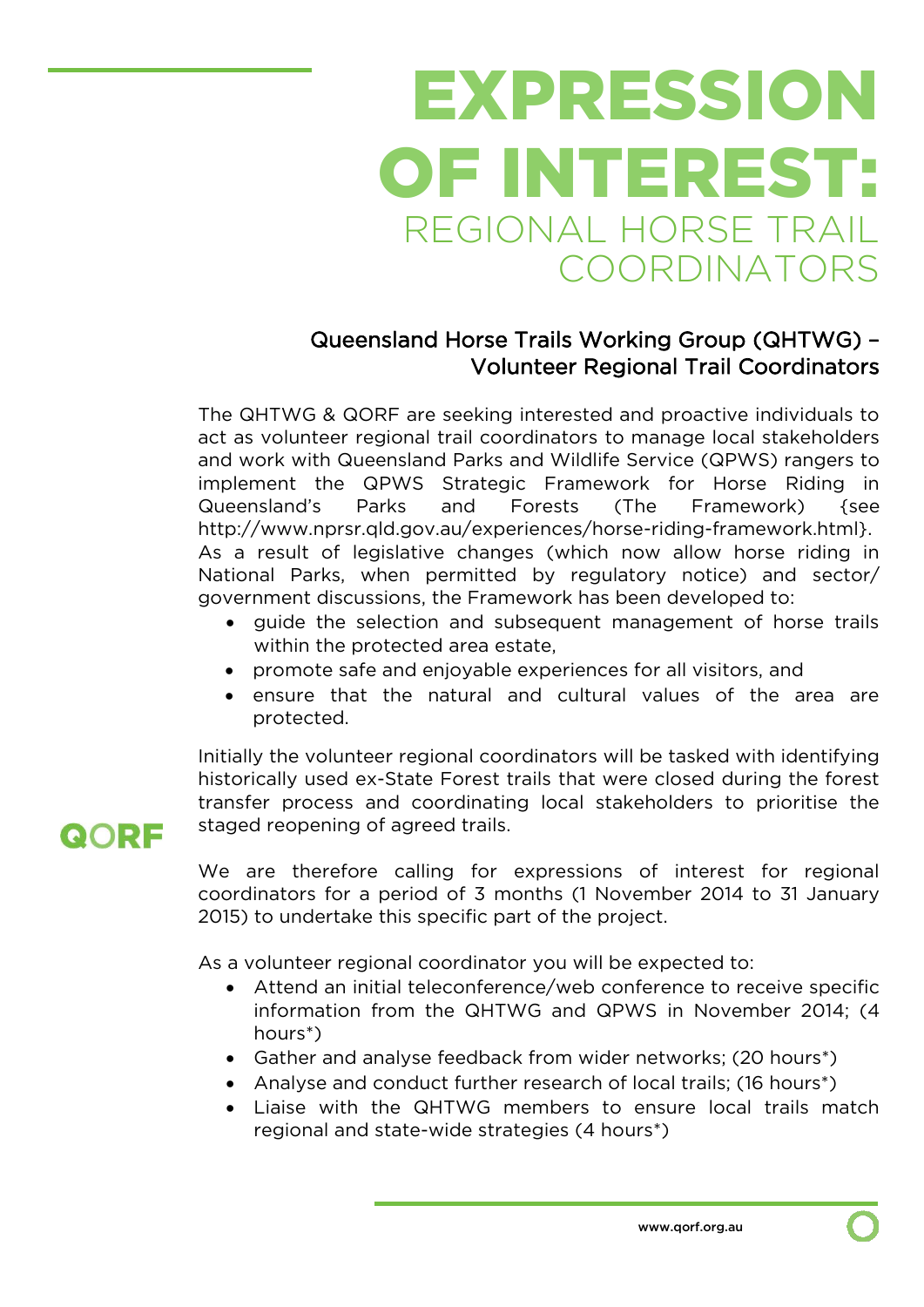- Present identified opportunities to local stakeholders for priority identification (16 hours\*)
- Liaise with the QPWS contact person for your region to collaboratively confirm suitable ex-State Forest trails and be available for feedback specific to your area; (4 hours\*);
- Contribute to the development of the final report to be taken to the wider community, due January 2015; (4 hours\*) and
- Represent the working group in meetings with other stakeholders. (4 hours\*)

\* Note: these hours are indicative only, and provided to guide the prospective regional coordinators of the time they may need to make available.

The identified regions requiring coordinators are:

- 1. Gold Coast all of the Gold Coast and hinterland including Springbrook, Lamington.
- 2. Greater Brisbane all of D'Aguilar and western scenic rim.
- 3. Moreton Bay Moreton Bay coastal area and islands including Bribie Is.
- 4. Sunshine Coast Sunshine Coast and hinterland including Caboolture and Gympie areas.
- 5. Fraser Coast coastal areas including Fraser Island and Cooloola.
- 6. Wide Bay Coastal areas from Bundaberg north to Agnes Water and West to the boundary of the region (Goomeri/Biloela).
- 7. Cape York from Daintree River in the south and all of Cape York.
- 8. Tablelands and Dry Tropics all of Atherton Tablelands and to southern inland boundary.
- 9. Coastal Tropics coastal areas from Townsville to Daintree River.
- 10. Capricornia Coastal areas from Gladstone to Townsville.
- 11. Central West takes in all of the outback areas of the region.
- 12. Eastern Highlands all of New England tableland incl Girraween
- 13. Far West Goondiwindi/Roma/Injune line west to SA border.

## QORF

If you are interested in nominating for this role please forward your responses to the selection criteria set out below, to QORF via:

- Email: info@gorf.org.au
- Fax: 07 33699355
- Phone: 07 33699455
- Mail: Sports House, 150 Caxton Street, Milton Qld 4064

Nominations must be received by COB Monday, 27<sup>th</sup> October 2014.

We thank you for your interest in horse riding and trails in Queensland.